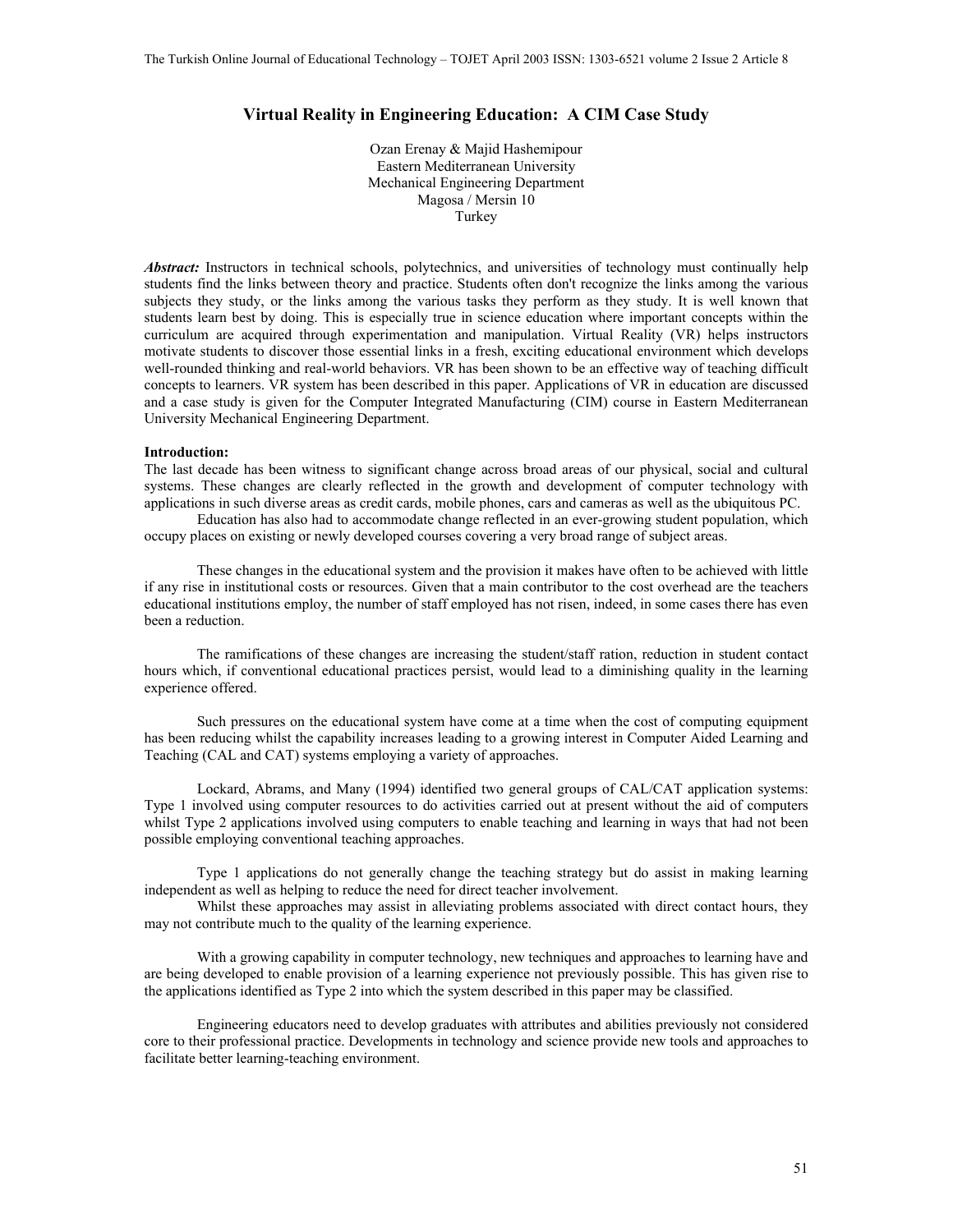Virtual Reality is a powerful computer based tool for education since people comprehend images much faster than they grasp lines of text or columns of numbers. Participation is critical to learning and VR offers multi-sensory immersive environments that engage students and allow them visualize information.

#### **Virtual Reality:**

Virtual Reality (VR) systems have the potential to allow learners to discover and experience objects and phenomena in ways that they cannot do in real life.

The aim of VR is to achieve a maximum sense of reality for the user within a computer generated environment. In a unique way, a sense of presence has to be established between the user and the computer.

At present, VR systems can be categorized into four different set-ups as: Desktop system, Wide-screen projection system, Immersive CAVE system, and Immersive VR system using head-mounted displays (HMDs).

Desktop VR resembles the typical human–computer interaction (HCI) most closely. It uses the monitor as the viewing device, and a mouse, keyboard or glove for interaction. Together with a computer, which is capable of displaying the virtual model in real time, and a suitable VR software package, this arrangement often forms the entry system to VR applications.

Wide-screen projection is used to increase the field of view (FOV) from 20–30° with a monitor to over 100°, or if multiple projection screens are used, the projection can fill the entire viewing area.

A set-up with multiple projection, usually three walls and the floor, is called a CAVE and is by far the most expensive VR platform. Shutter glasses, which provide stereo vision, complete this very effective immersive VR system.

VR using an HMD offers a much more affordable immersive system. Two displays are mounted into a helmet, which provides the user with a stereoscopic image of the model. The HMD is position tracked in real time and the images are updated according to the user's position and orientation. A keyboard and mouse cannot be used because they are invisible to the user, but a 6 degree of freedom (6 DOF) interactive device is used instead.

There are three major categories for the available VR software as: Toolkits, Program Languages, and Authoring systems.

Toolkits are programming libraries, generally for C or C++ that provides set of functions with which a skilled programmer can create VR applications.

Program Languages are specially developed programming languages for 2-D and 3-D VR applications, such as VRML and Java 3D.

Authoring Systems are complete programs with graphical interfaces for creating worlds without resorting to detailed programming. These usually include some sort of scripting language in which to describe complex actions, so they are not really non-programming, just much simpler programming. The programming libraries are generally more flexible and have faster renders than the authoring systems, but you must be a very skilled programmer to use them.

Regardless of the VR type and VR system, the following advantages can be obtained by using VR:

- 1. They provide a sense of scale, from motion parallax and the stereo view.
- 2. There is ease of interaction with complex components using 3D input devices.
- 3. Skill acquisition is improved.
- 4. It is a unique way to study complex interactions.
- 5. Improved understanding is gained through direct interaction.

The simplest way for creating VR is to use VR Toolkit and the cheapest type is the Desktop VR, where user may only need better graphical card then he/she already have.

#### **Applications of VR in Education:**

Recent developments in VR have made it a more advanced computer technology, and attracted increasing amounts of attention among researchers in many educational disciplines.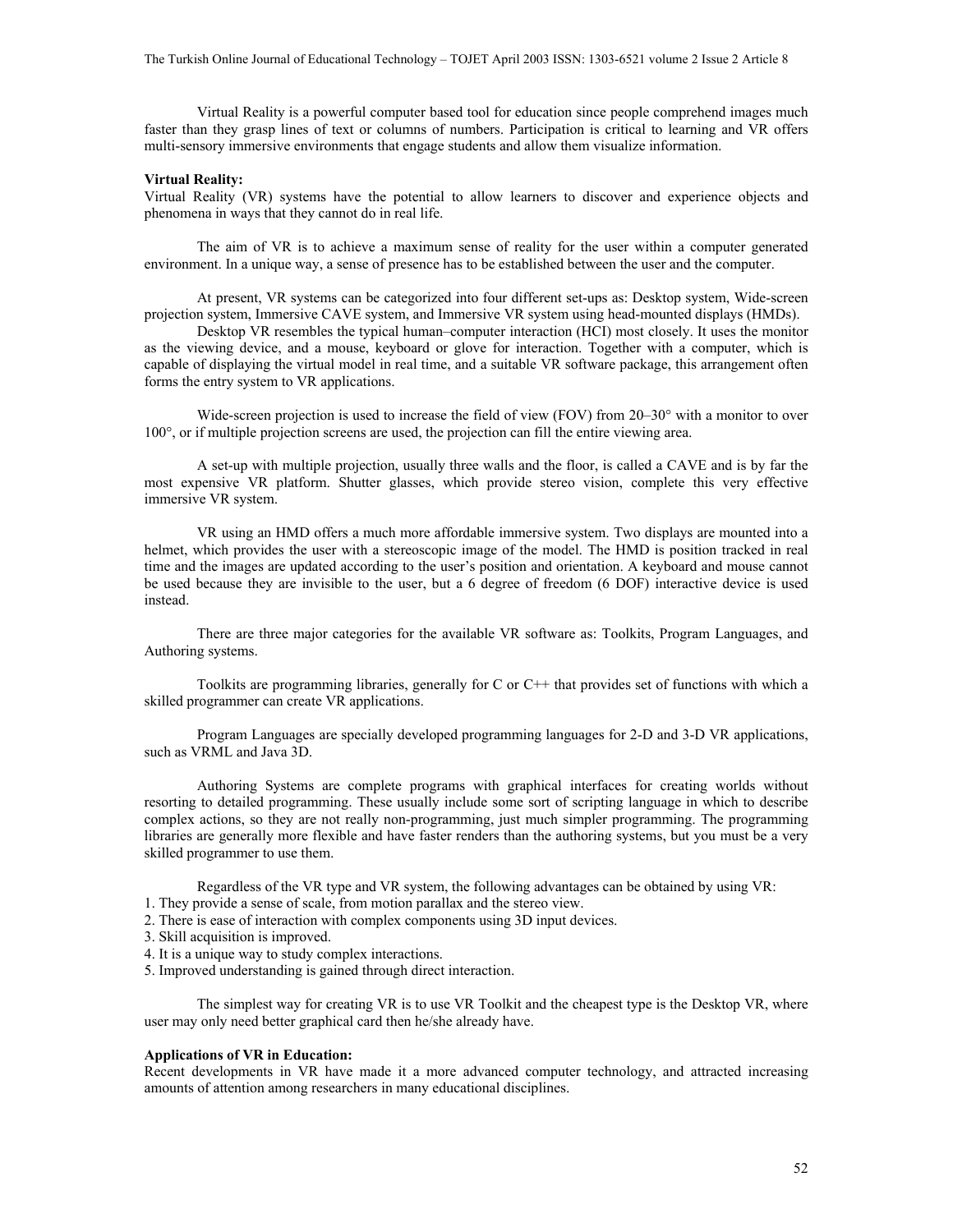As the technologies of virtual reality evolve, the applications of VR become literally unlimited. It is assumed that VR will reshape the interface between people and information technology by offering new ways for the communication of information, the visualization of processes, and the creative expression of ideas.

Note that a virtual environment can represent any three-dimensional world that is either real or abstract. This includes real systems like buildings, landscapes, underwater shipwrecks, spacecrafts, archaeological excavation sites, human anatomy, sculptures, crime scene reconstructions, solar systems, and so on.

Of special interest is the visual and sensual representation of abstract systems like magnetic fields, turbulent flow structures, molecular models, mathematical systems, auditorium acoustics, stock market behavior, population densities, information flows, and any other conceivable system including artistic and creative work of abstract nature.

VR technology has been widely proposed as a major technological advance that can offer significant support for education. There are several ways in which VR technology is expected to facilitate learning. One of its unique capabilities is the ability to allow students to visualize abstract concepts, to observe events at atomic or planetary scales, and to visit environments and interact with events that distance, time, or safety factors make unavailable.

The US Navy uses flight simulators to help train pilots for general navigation as well as special assignments. Battlefield simulations have been developed using real data from Desert Storm. These types of simulations can be used for training as well as planning. Distributed simulations allow users in remote locations to participate in the same environment. Training tools can also be used for common citizens. For example virtual cars could be used for driver's education classes reducing the expense of cars and insurance and perhaps minimizing costly accidents by inexperienced drivers.

The types of activities supported by this capability facilitate current educational thinking that students are better able to master, retain, and generalize new knowledge when they are actively involved in constructing that knowledge in a learning-by-doing situation.

VR offers tools for increased student participation. Classroom activities will use VR tools for hands-on learning, group projects and discussions, field trips, and concept visualization (Bricken, 1991). Traditional teaching involved text, oral and screen-based presentations which do not use a human's full capacity to learn. VR allows natural interaction with information. Instead of reading about foreign places or watching a videotaped program, students can explore new worlds such as foreign countries, ancient times or the human body. A current VR program for seventh-graders lets students act as part of algebra equations (Bylinsky, 1991). VR offers a learning experience that many children and adults find interesting, thus giving motivation to learn.

The potential of VR technology for supporting education is widely recognized. Several programs designed to introduce large numbers of students and teachers to the technology have been established, a number of academic institutions have developed research programs to investigate key issues, and some public schools are evaluating the technology.

Telepresense offers remote learning with virtual classrooms. Students are not limited to classes that are taught at their school, in their town, or even in their nation. Teleconferencing has allowed for persons at different sites to form a virtual classroom with active class discussions. Telepresense has also allowed for remote students to work together on group projects which may be an important part of class participation and learning.

Virtual Reality provides the tools to visualize and manipulate abstract information, thus making it easier to understand. For example flows of power and data communications traffic can be visualized dynamically in three dimensions. NASA has developed a virtual wind tunnel that allows the participant to use hand gestures to navigate around the virtual aircraft and view the airflows. Eastman Kodak engineers gained new insights using a 3D model showing the interactions of heat, temperature and pressure. Virtual environments can allow participants to experiment with physics concepts such as a virtual physics lab that allows students to control gravity, friction and time.

#### **A CIM Case Study:**

The global market for manufacturers has changed rapidly in recent years and has become very competitive. In such competitive environment, it is very difficult for enterprises to continue with their functions. Then they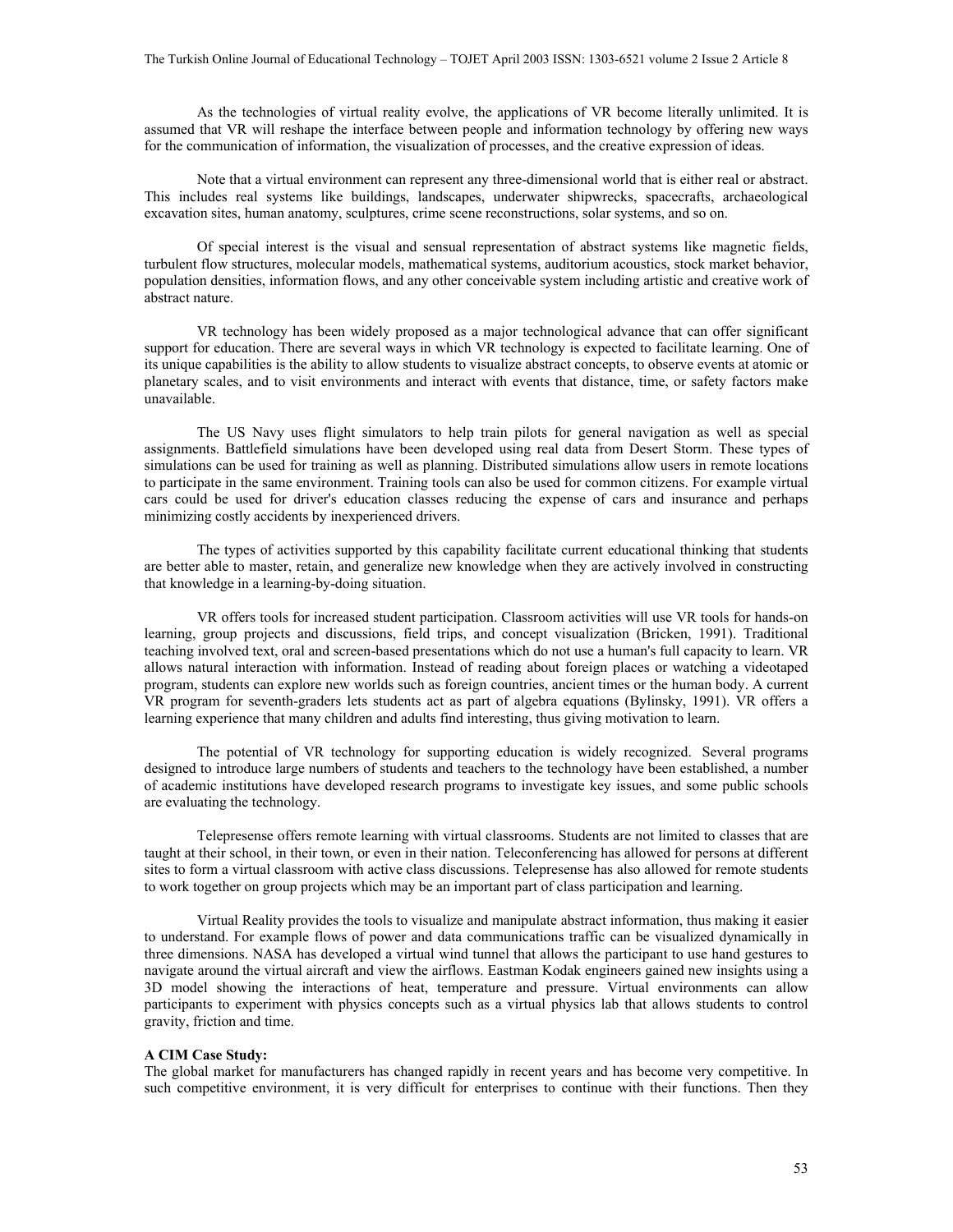search for new approaches from a wide spectrum such as Computer Integrated Manufacturing (CIM) and Flexible Manufacturing Systems (FMS) for manufacturing technology.

 To compete in rapidly changing markets, enterprises have turned increasingly to automation in their quest to produce parts faster and with greater consistency and conformity to quality specifications. Automation alternatives like CIM, has been crucial and instrumental allowing enterprises to reduce lead-time, and increase flexibility and reliability.

In the past few years, world industry has changed its approach to manufacturing within the development and use of CIM Systems. There has been an emphasis on the integration of engineering, design, manufacturing analysis, and business management, in an attempt to create an enterprise wide, co-ordinate of manufacturing system.

The use of CIM reduces cost by 15-30%, reduces the in-shop time of a part by 30-60%, increases productivity by 40-70%, reduces scrap by 20-50%, and provides many other benefits.

The developments in the industry forces institutions and universities to improve their curriculums and prepare the students to their new lives as ready as possible. To this extend it seems CIM education is mandatory for both Industrial and Mechanical Engineering Departments. Nowadays it can be seen from the curriculum of well known universities through the world that CIM is one of the important topic of both Mechanical and Industrial Engineering education.

CIM is a course that practical study is very important. Teachers need laboratory in order to show some real cases to the students. Robot is one of the well known elements of CIM systems. A computer is needed to load and unload the programs of the robot and special software is also found on the computer to teach robot tasks. Students have difficulties to understand task teaching to the robot. Although only one simple example is given here, there are many problems in the student's minds where core of these problems and questions are visualization. Since lots of theoretical science is loaded to the students they would like to see some real examples and applications.

CIM laboratories are very expensive. The reason is, elements of CIM systems, integration of CIM system, and controller of the system is cost too much. There are some rich universities that they adopt CIM laboratories but many universities have difficulties of adopting CIM laboratories.

(DENFORD Company) has developed a VR CIM System as seen in Figure 1, replicates a full industrial CIM System for training students and industry. The virtual worlds show all the elements of a CIM system, many of which can be found in educational and training establishments around the world, including CNC mills & lathes, robots, conveyor, ASRS, CMM, AGV and vision system. The VR CIM provides a low-cost introduction to Computer Integrated Manufacturing; and is available in three levels, CIM Viewer, CIM Manual Control and CIM Host Control.



**Figure 1**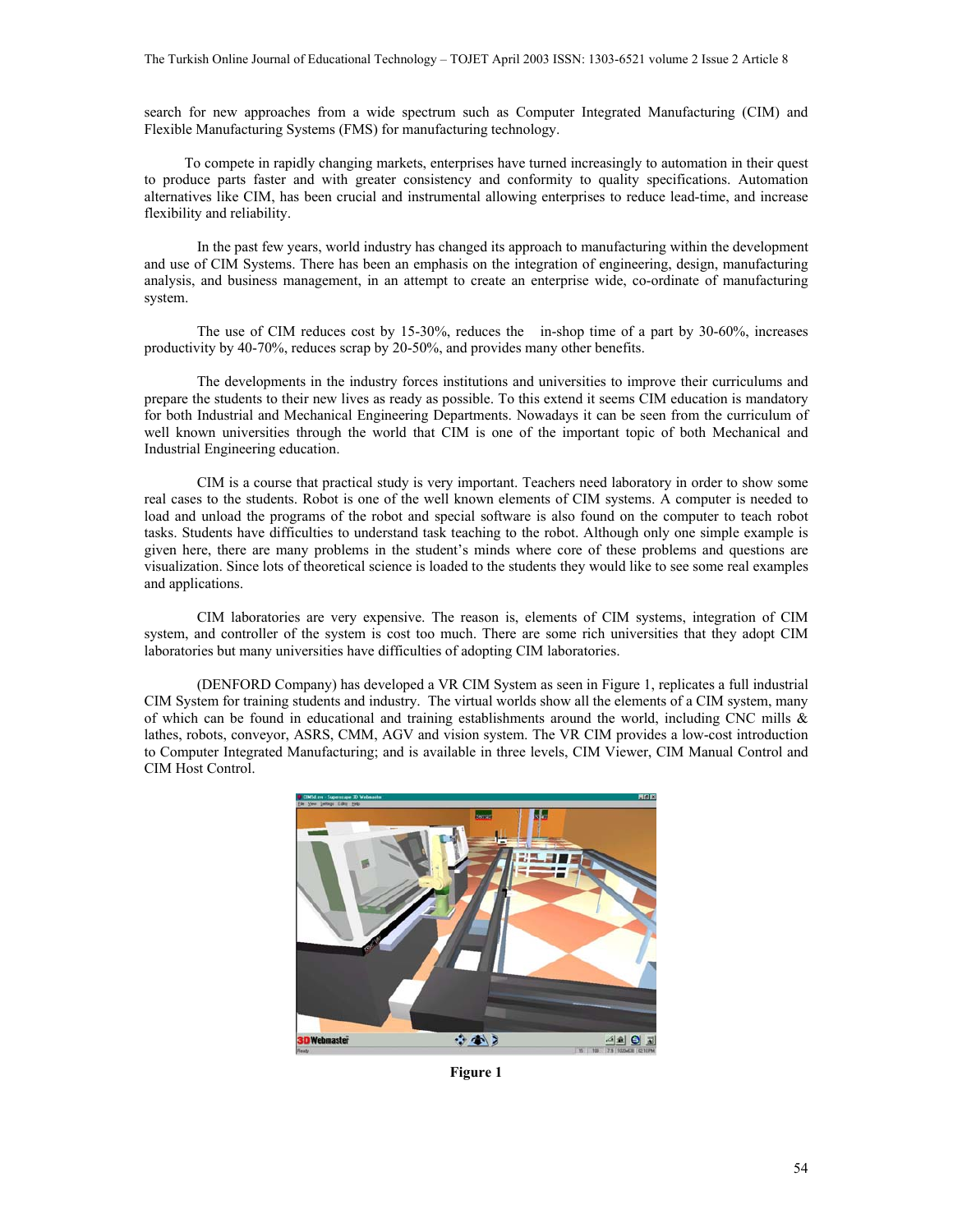The VR CIM solution of DENFORD has a good acceptance all around the world universities. With the help of the VR CIM, students are able to visualize many things as they were in real industry. They can react with objects, interact with the environment, and immerse to the CIM environment as much as they like.

But it is clear from the experience that even VR CIM solution of DENFORD is dedicated that is teachers were not able to educate everything else they prefer to the students.

Eastern Mediterranean University has both Industrial and Mechanical Engineering Departments. CIM is technical elective course in both of the departments. Mechanical Engineering Department is trying to develop their own CIM laboratory with their own staff and resources. It seems it will take years to complete it. On the other hand Industrial Engineering Department has started to construct their CIM laboratory. Since the cost is too high it is found better to construct it modular. That is to buy some part this year, another part next year etc. Still CIM Laboratory is not finished.

Within this conditions, in order to highly educate current students both of the departments have VRCIM solutions. It is not fare to cause the current students to have lack of experience. In the CIM lecture students uses both VRCIM solutions and makes experience with both of the laboratories of not complete.

As it is described below even commercial VRCIM solutions are dedicated. That's why a new VR CIM solution is completed in Mechanical Engineering Department. As experts of CIM education a new VR CIM solution as seen in figure 2, is arranged in a way that deficiencies of current solution in hand are solved.



## **Figure 2**

Superscape **V**irtual **R**eality **T**oolkit (VRT) is used to create new VR CIM tool for CIM education. Superscape (VRT™) is a complete 3D authoring studio for PCs that have been used to create the new VR CIM world. It enables the users to create interactive 3D worlds that may even be published on the Internet using Superscape's Viscape, or displayed on the standalone visualizes platform.

VRT consists of an integrated set of editors (World Editor, Shape Editor, Sound Editor, Layout Editor, Keyboard Editor, and Resource Editor) that enables the user to work on different steps of VR world constructions.

To be able to create realistic worlds, textures and sounds may be added to objects in the world, and different lighting setups should be done within the World Editor. Superscape Control Language (SCL), which is based on the popular 'C' language, will be used to assign behaviors to object in the world and perform complex actions.

All basic movement and interaction with Superscape VR worlds and moving around the objects can be made from the mouse and keyboard, although a peripheral proportional device (such as a joystick) is also possible.

VR prototype of a training system in six different rooms in different levels of manufacturing hierarchy have been prepared for being used in training and educating the students in order to give a sound base in CIM systems.